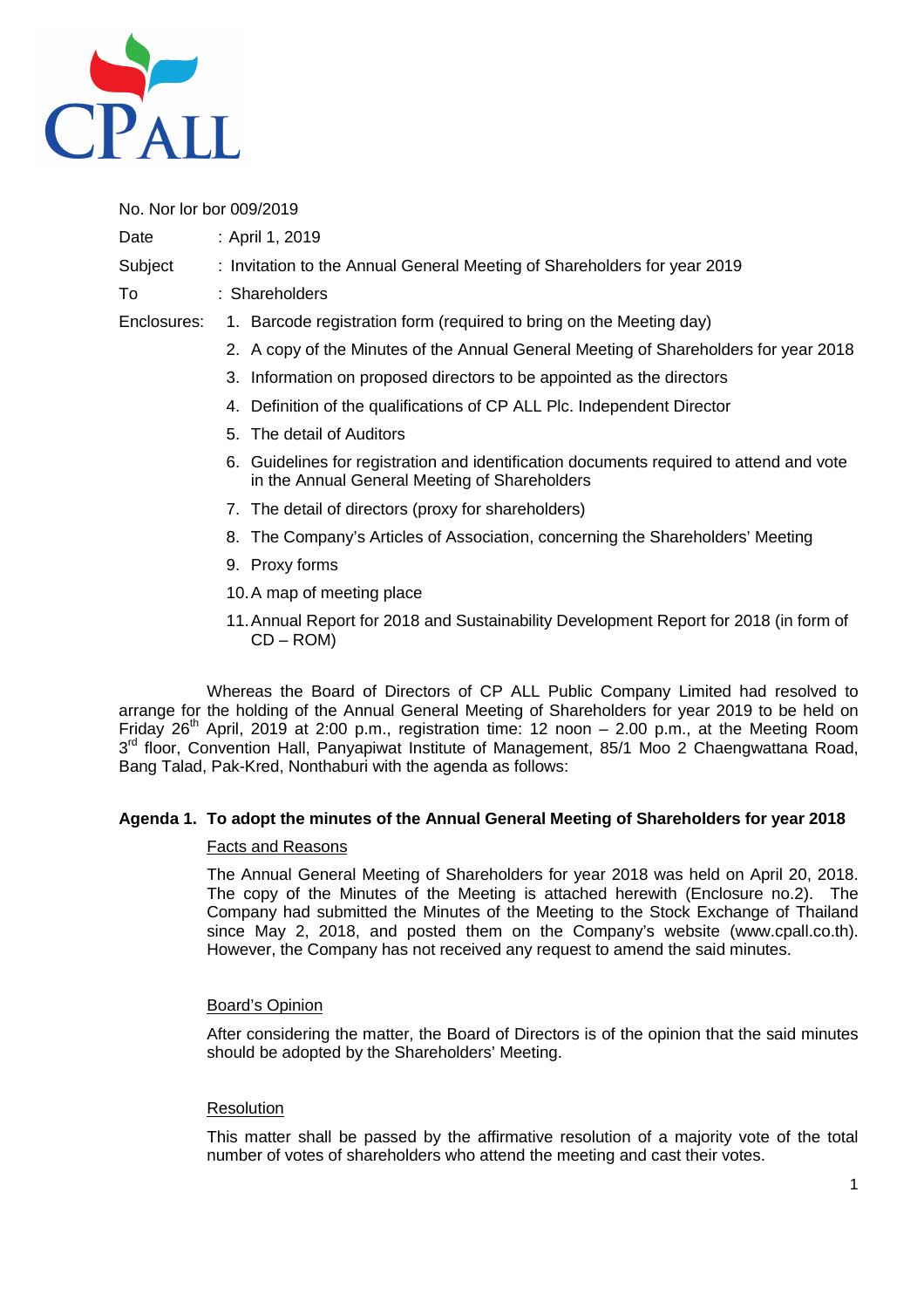

## **Agenda 2. To consider the report of the Board of Directors which propose the meeting for reporting the Company's operations for the last year**

#### Facts and Reasons

The operation results of the Company for the year 2018 were reported in the Annual Report and the Financial Statements of the Company distributed together with this invitation notice (Enclosure no.11, Annual report, in the subject of "Nature of Business" "Management Discussion and Analysis" and "Financial Statements") which could be summarized as follows:

| Stores opened |        |                                         |
|---------------|--------|-----------------------------------------|
| in year 2018  |        |                                         |
|               |        |                                         |
|               |        |                                         |
| 140           | 3,039  | <b>branches</b>                         |
| 138           | 1,795  | <b>branches</b>                         |
| 442           | 6,154  | branches                                |
| 720           | 10,988 | <b>branches</b>                         |
|               |        |                                         |
| 364           | 4,894  | <b>branches</b>                         |
| 319           | 5,336  | <b>branches</b>                         |
| <u>37</u>     | 758    | branches                                |
| <u>720</u>    | 10,988 | <b>branches</b>                         |
|               |        | Total stores as of<br>December 31, 2018 |

Financial statements for the year ended December 31, 2018

## Million Baht

#### Separate :

| - Total assets                                                   | 280,368 | Increased 0.2% from previous year       |
|------------------------------------------------------------------|---------|-----------------------------------------|
| - Shareholders' Equity                                           | 72,020  | Increased 14% from previous year        |
| (Included Subordinated Perpetual Debentures 19,909 Million Baht) |         |                                         |
| - Revenue from sale of goods                                     |         |                                         |
| and rendering of services                                        | 308,843 | Increased 11% from previous year        |
| - Total Income                                                   | 335,533 | Increased 11% from previous year        |
| - Net profit                                                     | 19,944  | Increased 20% from previous year        |
| Consolidated:                                                    |         |                                         |
| - Total assets                                                   |         | 373,742 Increased 4% from previous year |
| - Shareholders' Equity                                           | 99,819  | Increased 24% from previous year        |
| (Included Subordinated Perpetual Debentures 19,909 Million Baht) |         |                                         |
| - Revenue from sale of goods                                     |         |                                         |
| and rendering of services                                        | 508,552 | Increased 8% from previous year         |
|                                                                  |         |                                         |

− Total Income 527,860 Increased 8% from previous year − Net profit attributable to equity holders 20,930 Increased 5% from previous year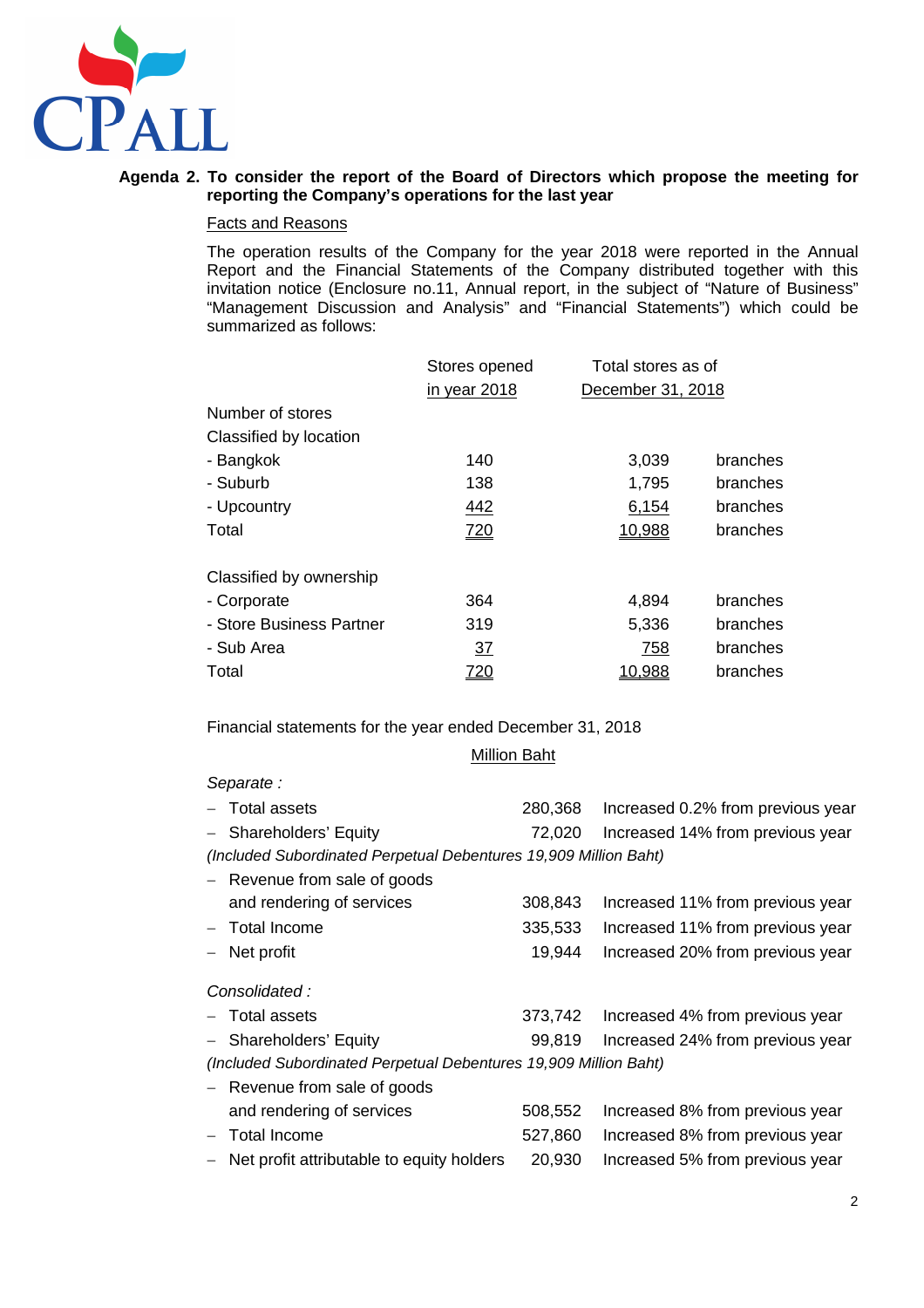

## Board's Opinion

The Meeting of Shareholders should acknowledge the operating results of the Company for the year 2018.

### **Agenda 3. To consider and approve the Statement of Financial Position and Statement of Income for the year ended December 31, 2018**

#### Facts and Reasons

The Statement of Financial Position and Statement of Income for the year ended December 31, 2018 which were audited by the auditors are appeared in the audit report of certified public accountant and financial statements enclosed herewith (Enclosure no.11, Annual report : in the subject of "Independent Auditor's Report" and "Financial Statements"). It could be summarized as follows:

| Separate:                                                            | <b>Baht</b>     |
|----------------------------------------------------------------------|-----------------|
| - Total assets                                                       | 280,368,088,081 |
| - Total Equity                                                       | 72,020,287,965  |
| - Revenue from sale of goods and rendering of services               | 308,843,148,532 |
| - Total Income                                                       | 335,532,689,730 |
| $-$ Profit for the year                                              | 19,944,419,065  |
| - Basic Earnings per share                                           | 2.11            |
|                                                                      |                 |
| Consolidated:                                                        |                 |
| - Total assets                                                       | 373,741,617,058 |
| - Total Equity                                                       | 99,818,684,859  |
| - Equity attributable to Equity holders of the Company               | 84,830,803,477  |
| - Revenue from sale of goods and rendering of services               | 508,552,476,957 |
| Total Income                                                         | 527,859,751,374 |
| $-$ Profit for the year                                              | 21,183,038,100  |
| - Profit for the year, attributable to Equity holders of the company | 20,929,650,304  |
| - Basic earnings per share                                           | 2.22            |

### Board's Opinion

After considering the matter, the Board of Directors is of the opinion that the Meeting of Shareholders should approve the Statement of Financial Position and Statement of Income for the year ended December 31, 2018 which was audited by certified public auditor and reviewed & agreed by Audit Committee.

### **Resolution**

This matter shall be passed by the affirmative resolution of a majority vote of the total number of votes of shareholders who attend the meeting and cast their votes.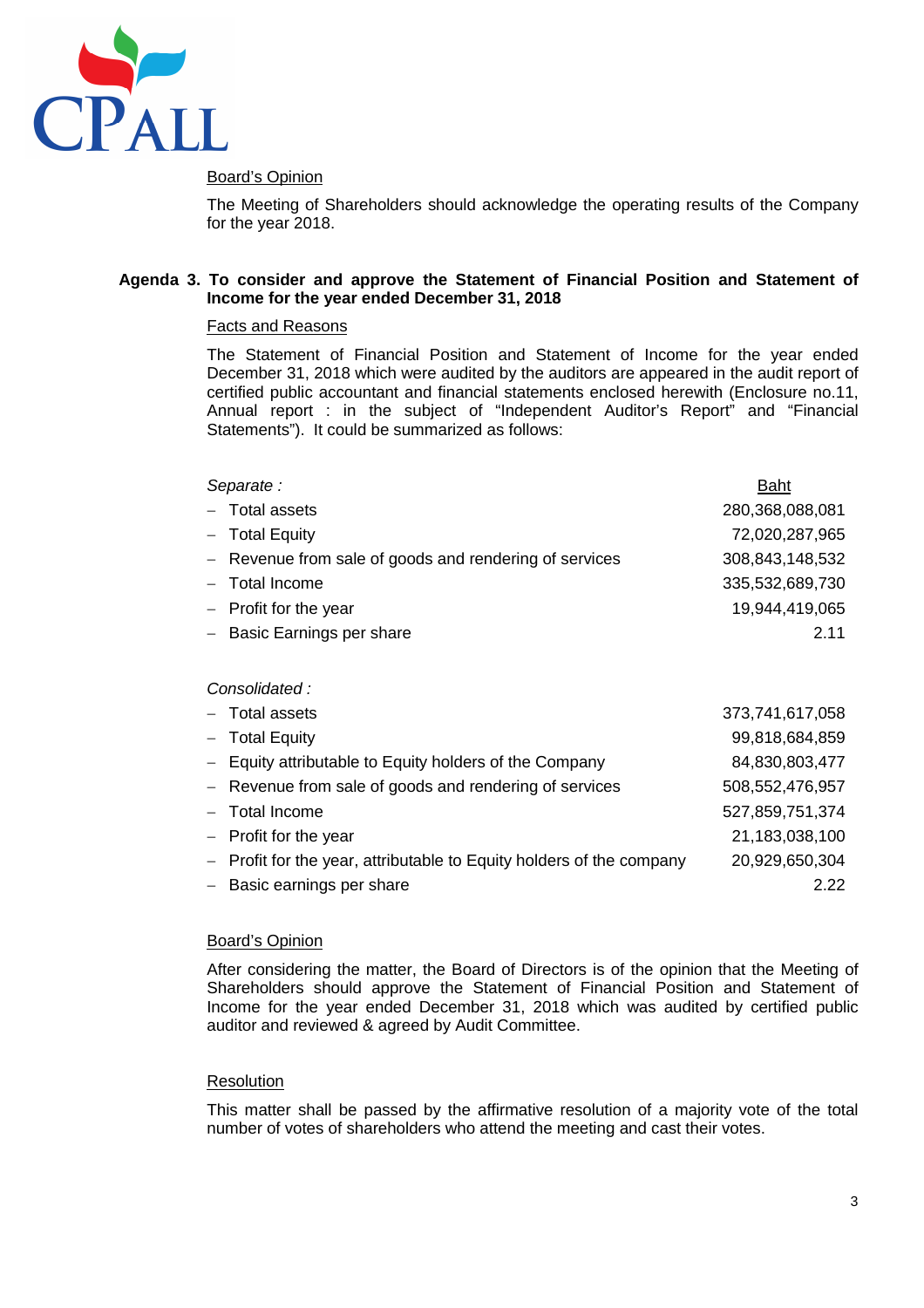

### **Agenda 4. To consider and approve an appropriation of profit and approve the dividend payment**

#### Facts and Reasons

According to the Articles of Association of the Company, Article 37, the Company must appropriate its annual net profit for legal reserve not less than 5% of annual net profit after deduction of brought forward deficit (if any) until this reserve shall be not less than 10% of the Company's registered capital or more.

At the end of year 2018, the Company had registered capital for amount of Baht 8,986,296,048, issued and paid-up share capital of Baht 8,983,101,348 and legal reserve for amount of Baht 900 million or equal to 10% of the Company's registered capital, fully appropriated according to the Articles of Association of the Company, no more additional appropriate for legal reserve from net profit of the year 2018.

The Company has a policy to pay dividend to the shareholders at approximate 50% of net profit from the separate financial statements from operation after deduction of income tax and legal reserve in each year and from the consolidated financial statements in additional consideration.

However, the dividend payment policy may be changed if the board of directors considers the company's financial position, economic situation, the operating result, the ability to repay the principal and interest in accordance with the terms of long-term loan contract including future investment plans and agrees to propose the meeting of shareholders to consider other alternatives.

In addition, the Company is obliged to comply with the terms and conditions of various types of debentures, which are in case the Company defaults on payment of interest or defaults on any payments related to the debentures or postpones interest payments on debenture (as the case may be), the Company will not pay dividends to shareholders.

From the operation result of the year 2018, the Company earned a net profit according to separate financial statements amounting to Baht 19,944,419,065 with Baht 2.11 of earnings per share. The profit attributable to the Equity holders of the Company from consolidated financial statements was Baht 20,929,650,304 with Baht 2.22 of earnings per share. After considering the Company's financial position and the operating result, the Shareholders should consider the payment of dividend for the year 2018.

#### Board's Opinion

After considering the matter, the Board of Directors is of the opinion that the Meeting of Shareholders should approve not to appropriate its annual net profit for legal reserve, due to the Company has legal reserve fully appropriated according to the Articles of Association of the Company.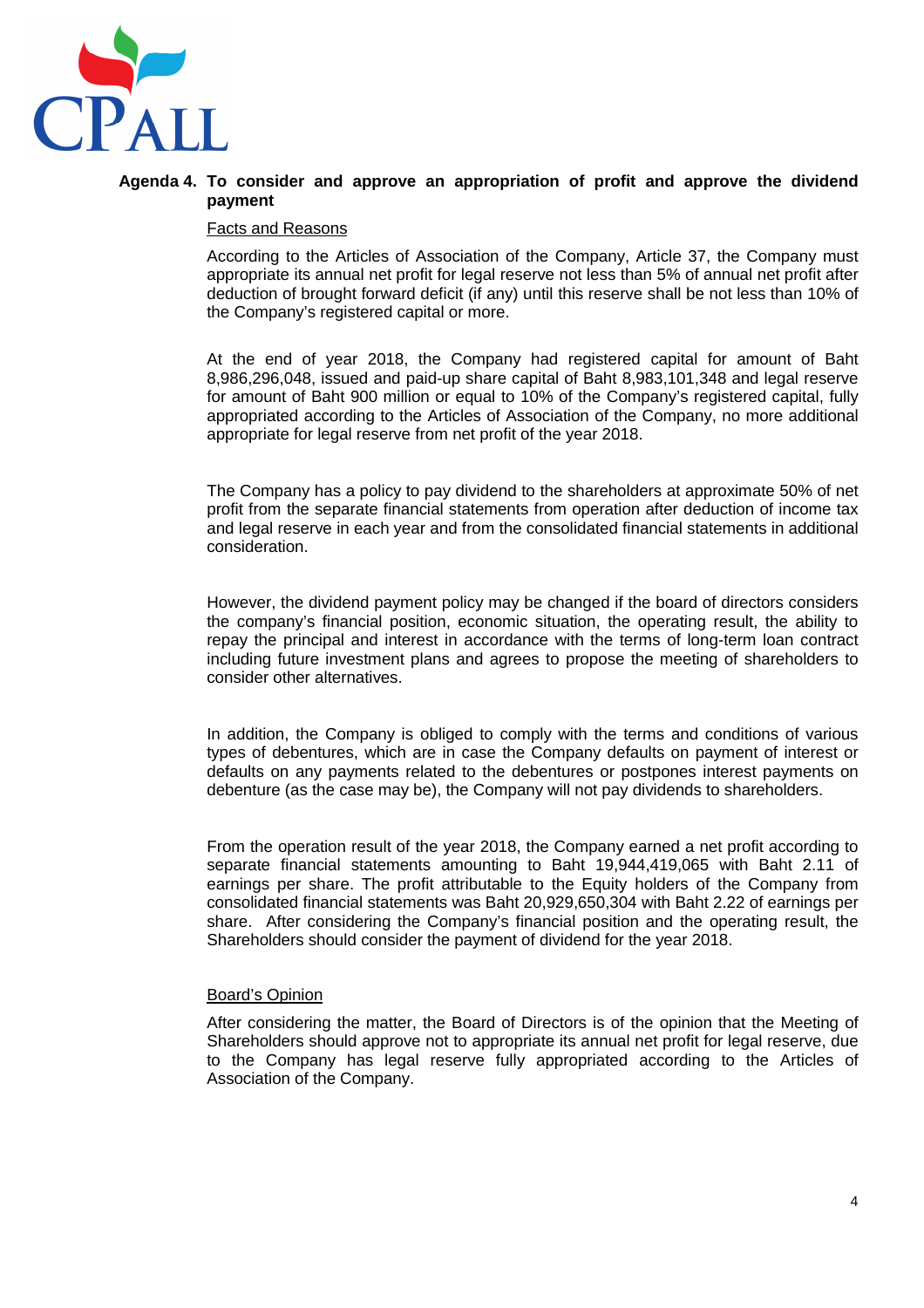

In addition, the Meeting of Shareholders should approve the dividend payment distributed from the operating results for the year 2018 at Baht 1.20 per share (One Baht and Twenty Satang) for Shareholders holding 8,983,101,348 shares, total dividend payment in amount of Baht 10,779,721,617.60 or equal to 54% of net profit after income tax from separate financial statements. The above dividend payment is complied with stipulated dividend payment policy of the Company.

The Company has scheduled the record date on May 7, 2019 to determine the shareholders entitled to receive the dividend. The dividend payment shall be made on May 22, 2019. However, the rights concerning the Company's dividend payment will be resolved upon Shareholders' approval.

Moreover, Shareholders who are ordinary person can credit personal income tax of dividend received from the Company according to the Revenue Code, Section 47 Bis. Due to the dividend payment distributed from the profit which the Company paid 20% of net profit for corporate income tax. Therefore, the income tax credit for this dividend is equal to the number of dividend multiply by 20/80.

| <b>Details of Dividend Payment</b>                                                | 2015   | 2016    | 2017    | 2018<br>(proposed<br>year) |
|-----------------------------------------------------------------------------------|--------|---------|---------|----------------------------|
| 1. Number of shares (Million shares)                                              | 8,983  | 8,983   | 8,983   | 8,983                      |
| 2. (A) Net profit - Separate Financial Statements                                 | 11,376 | 14,099  | 16,618  | 19,944                     |
| (Million Baht)                                                                    |        |         |         |                            |
| 3. Earnings per share - Separate Financial<br>Statements (Baht: share)            | 1.27   | $*1.57$ | *1 77   | $*211$                     |
| 4. (B) Net profit – Consolidated Financial                                        | 13,682 | 16,677  | 19,908  | 20,930                     |
| <b>Statements (Million Baht)</b>                                                  |        |         |         |                            |
| 5. Earnings per share - Consolidated Financial<br>Statements (Baht: share)        | 1.52   | $*1.85$ | $*2.14$ | $*2.22$                    |
| 6. Annual Dividend (Baht: share)                                                  | 0.90   | 1.00    | 1.10    | 1.20                       |
| Total dividend payment (million Baht)<br>7.                                       | 8,085  | 8,983   | 9,881   | 10,780                     |
| 8. % Dividend payout ratio - Separate Financial<br>Statements (A)                 | 71%    | 64%     | 59%     | 54%                        |
| $9. \%$<br>Dividend<br>ratio - Consolidated<br>payout<br>Financial Statements (B) | 59%    | 54%     | 50%     | 52%                        |

## **Statistics of dividend payment**

Remarks In 2016 - 2018, Earnings per share is calculated by deducting cumulative interest payment on subordinated perpetual debentures.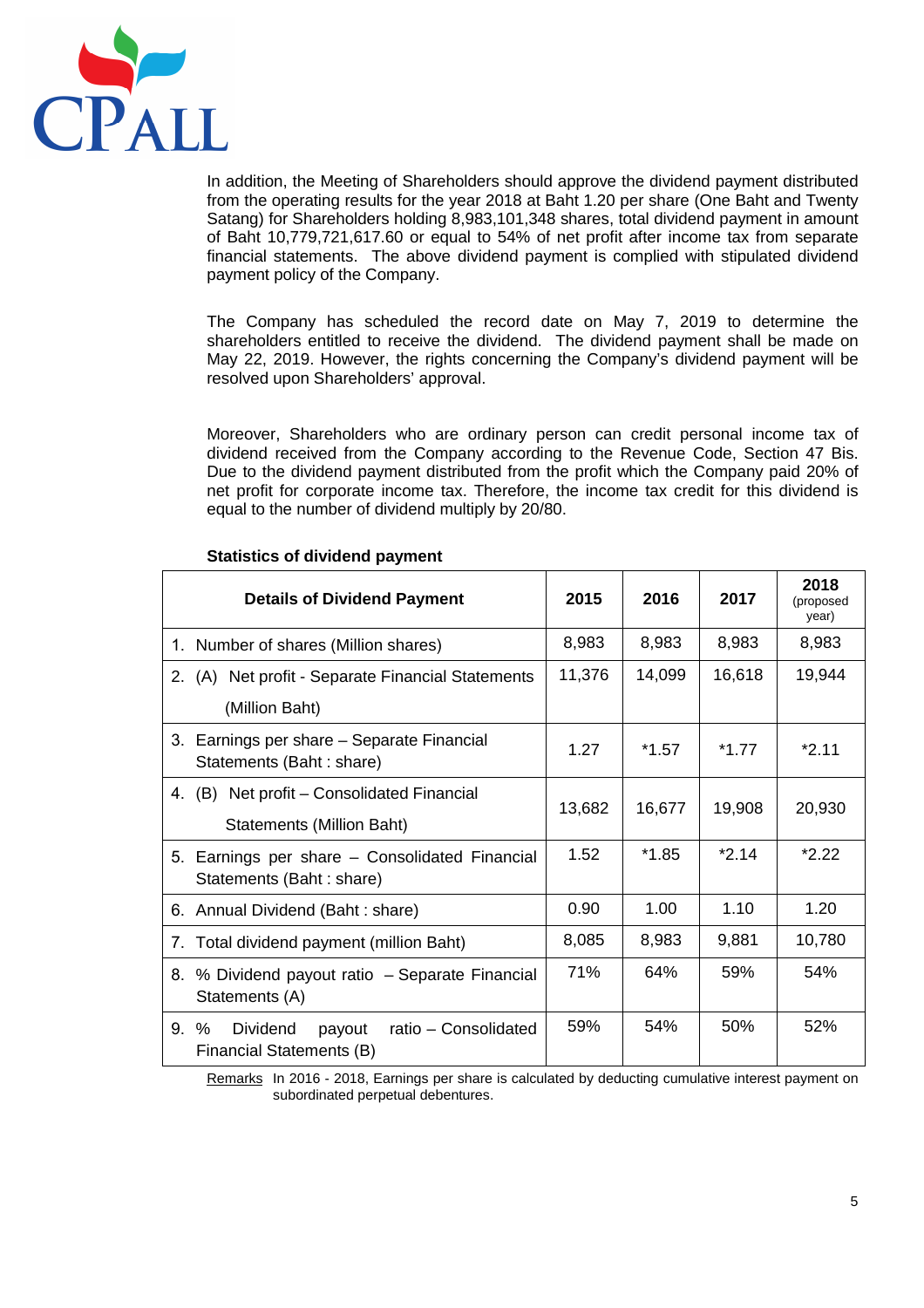

## Resolution

This matter shall be passed by the affirmative resolution of a majority vote of the total number of votes of shareholders who attend the meeting and cast their votes.

## **Agenda 5. To consider and elect directors to replace the directors who retire by rotation.**

### Facts and Reasons

According to the Public Company Act B.E. 2535 and the Company's Articles of Association, Article 11, stipulated that one-third of directors shall retire by rotation at each General Meeting of Shareholders or, if their number is not a multiple of three, the number nearest to one-third shall retire from office. The Directors to retire from office in the first and the second years after registration of the Company shall draw lots. In the subsequent years, the Director who are longest in office shall retire. Directors retiring by rotation are eligible for re-election.

The Directors who shall retire by rotation are Independent Directors as follows:

| 1. | Mr. Padoong                    | Techasarintr | Chairman of Audit Committee, Remuneration<br>and Nomination Committee, Sustainability<br>and Corporate Governance Committee, and<br><b>Independent Director</b>              |
|----|--------------------------------|--------------|------------------------------------------------------------------------------------------------------------------------------------------------------------------------------|
| 2. | Mr. Pridi                      | Boonyoung    | Audit Committee and Independent Director                                                                                                                                     |
| 3. |                                |              | Police General Patcharavat Wongsuwan Chairman of Remuneration and Nomination<br>Committee, Sustainability and Corporate<br>Governance Committee, and Independent<br>Director |
| 4. | Adj. Prof. Prasobsook Boondech |              | Chairman of Sustainability and Corporate<br>Governance Committee, and Independent<br><b>Director</b>                                                                         |
| 5. | Mrs. Nampung                   | Wongsmith    | Audit Committee and Independent Director                                                                                                                                     |

In compliance with laws and the Company's Articles of Association, the Meeting of Shareholders should consider and elect directors to replace 5 directors who retire by rotation.

The nominating candidates to be considered and elected as Independent Directors must have the qualifications according to the Definition of the qualifications of the Company Independent Directors as specified in the Capital Market and Supervisory Board's Notification and of the Company (Enclosure no. 4). The total number of the Independent Directors after this election shall be not less than one-third of the total number of Directors (consisting of 15 members).

The Company gave the minority shareholders the opportunity to nominate candidates to be considered and elected as the Director during September 25 to December 31, 2018 and disclosed through website of The Stock Exchange of Thailand and published criteria including proposal of the director nomination form on The Company's website to inform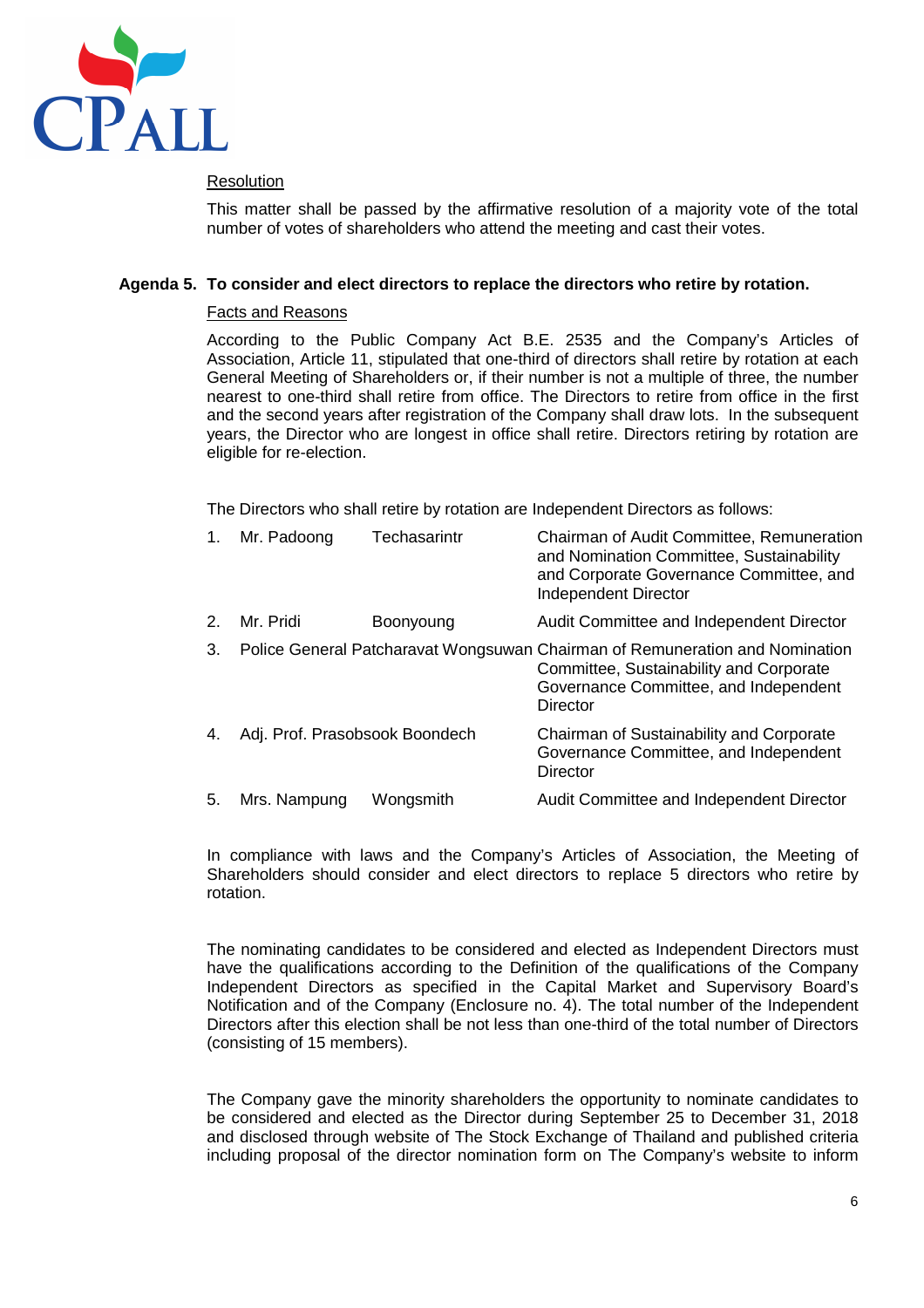

shareholders in advance. It appears that, there is no any shareholder nominating candidates to be considered and elected as Director.

### Board's Opinion

The Board of Directors except Directors retiring by rotation at the Annual General Meeting of Shareholders for year 2019 had considered all nominees including various qualifications from knowledge, experiences, capability from diverse occupations and suitability for the business strategy of the company, including the performance as a director in the past. The Board of Directors approved the proposal of Remuneration and Nomination Committee, in accordance with the criteria and procedures for nominating qualified persons to be directors of the company, including the list of persons proposed by minority shareholders and it is of the opinion that the Meeting of Shareholders should reelect the following five nominees who retire by rotation to be directors of the Company for another term. The information on proposed directors is enclosed herewith. (Enclosure no. 3)

|                                                                                                                                                        | <b>Proposed directors</b> | <b>Position</b>                                                                                                                                                              | No. of shares<br>As at Dec. 31,<br>2018 | %of total<br>voting<br>shares |
|--------------------------------------------------------------------------------------------------------------------------------------------------------|---------------------------|------------------------------------------------------------------------------------------------------------------------------------------------------------------------------|-----------------------------------------|-------------------------------|
| Mr. Padoong Techasarintr<br>1.                                                                                                                         |                           | Chairman of Audit Committee,<br><b>Remuneration and Nomination</b><br>Committee, Sustainability and<br>Corporate Governance<br>Committee, and<br><b>Independent Director</b> | 9,824                                   | 0.00011%                      |
|                                                                                                                                                        | 2. Mr. Pridi<br>Boonyoung | Audit Committee and<br><b>Independent Director</b>                                                                                                                           | 681,478                                 | 0.00759%                      |
| <b>Police General Patcharavat</b><br>3.<br>Wongsuwan                                                                                                   |                           | Chairman of Remuneration<br>and Nomination Committee,<br>Sustainability and Corporate<br>Governance Committee, and<br>Independent Director                                   |                                         |                               |
| Chairman of Sustainability and<br><b>Corporate Governance</b><br>4. Adj. Prof. Prasobsook<br><b>Boondech</b><br>Committee, and Independent<br>Director |                           |                                                                                                                                                                              |                                         |                               |
| 5.                                                                                                                                                     | Mrs. Nampung Wongsmith    | Audit Committee and<br>Independent Director                                                                                                                                  |                                         |                               |

#### Resolution

This matter shall be passed by the affirmative resolution of a majority vote with the following rules and procedures:

- (1) Each shareholder shall have a number of votes equal to one share per one vote.
- (2) Each shareholder must exercise all the votes he/she has under (1) to appoint an individual or several persons to be director(s) but shall not split his/her votes among any person or group of persons.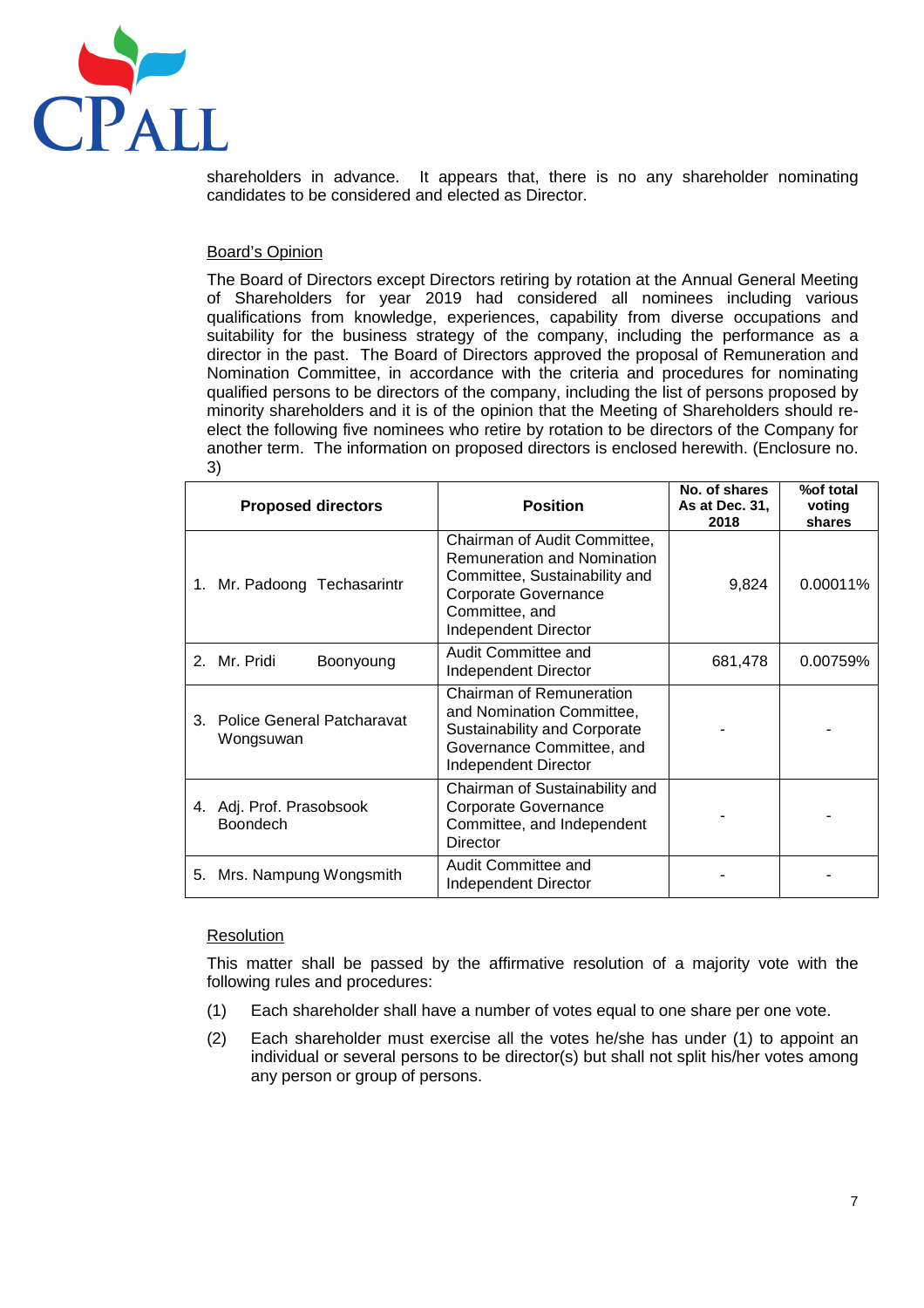

(3) The persons receiving the highest number of votes in descending order shall be appointed as directors depending on the requirement of directors set at such time. In the event that a number of persons receive an equal number of votes for the last directorship rendering the number of directors more than which is required, the chairman of the meeting shall have a casting vote.

For this election, it shall consider and appoint an individual to be director in each position by exercising all votes of each shareholder but not splitting votes. The person receiving the highest number of votes of each position will be appointed as a director of that position.

### **Agenda 6. To consider and approve the remuneration for directors.**

### Facts and Reasons

According to the Company's Articles of Association, Article 24, stipulated that a Director is entitled to have compensation from the Company in the form of salary, reward, meeting allowance, gratuity, bonus or other form of remuneration in accordance with the Articles of Association or as determined or laid down as a rule or fixed from time to time or until further change by the shareholders in meeting and is entitled to allowance and welfare benefits according to the regulation of the Company.

## Board's Opinion

The Board of Directors had an opinion to propose the Annual General Meeting of Shareholders to approve the directors' remuneration on an annual basis, although the criteria and rates of remuneration have not changed since the previous shareholders' meeting was approved. The Board of Directors approved the proposal of Remuneration and Nomination Committee which was carefully considered by taking into account the following matters: conformity with the market in the same industry; former performance, experiences, duties, role and responsibilities, including the business expansion and the Company profit. It is of the opinion that the Meeting of Shareholders should approve the remuneration of directors at the same rate of the Annual General Meeting of Shareholders for year 2018 was approved as follows:

|                                                                     |         | PQ(1 0 1 0 1 1)             |
|---------------------------------------------------------------------|---------|-----------------------------|
| <b>Position</b>                                                     | Amount  | <b>Meeting</b><br>allowance |
| 1. Independent Director who is the Chairman of the<br>sub-committee | 120,000 | None                        |
| 2. Independent Director who is the member of the<br>sub-committee   | 100,000 | None                        |
| 3. Independent Director who is not a member of the<br>sub-committee | 80,000  | None                        |
| 4. Chairman                                                         | 120,000 | None                        |
| 5. Vice Chairman                                                    | 100,000 | None                        |
| 6. Director                                                         | 60,000  | None                        |

### **1. Monthly remuneration**

(Baht/person)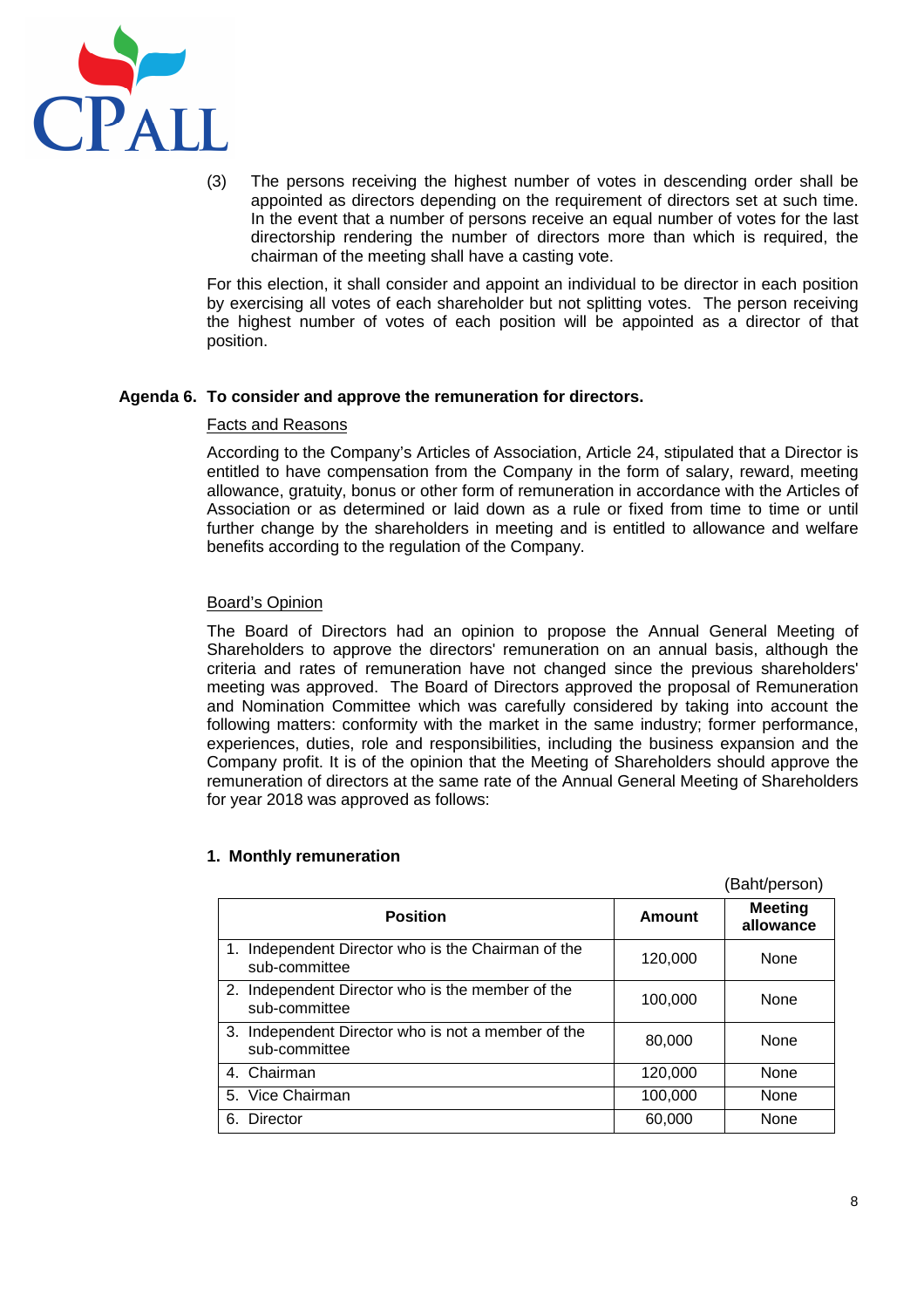

- Remarks : 1. Independent Director who is the member of the sub-committee means Audit Committee and/or Sustainability and Corporate Governance Committee and/or Remuneration and Nomination Committee.
	- 2. Independent Director who is the member in several sub-committees shall receive only the highest rate.

### **2. Bonus at the rate of 0.50% of the dividend paid to the Shareholders. The Chairman of the Board will allocate the appropriate amount of bonus to each director.**

In case of the Meeting of Shareholders considered and approved the dividend payment, according to agenda 4, at Baht 1.20 per share, total dividend payment to Shareholders should be Baht 10,779.722 million. The bonus payment to directors in year 2019 would be Baht 53.899 million.

In addition to the directors' remuneration in the form of money, the Company provides other compensation and privilege in the form of Directors' and Officers' Liabilities Insurance with sum insured US Dollar 40 million and premium approximately Baht 1 million per year.

#### Resolution

This matter shall be passed by the affirmative resolution of vote of not less than two-thirds of the total number of votes of the shareholders who are present at the Meeting. The shareholders who are directors shall not entitle to vote.

### **Agenda 7. To consider and appoint the Company's auditors and fix their remuneration.**

#### Facts and Reasons

The Audit Committee and the management team had considered the matter about the performance, independence of auditor, the remuneration and other factors, then they had an opinion to appoint KPMG Phoomchai Audit Ltd. to be the Company's Auditor, due to their good working record and agreed to increase their remuneration according to more workload.

Moreover, the Office of Securities and Exchange Commission (SEC) had announcement to change the criteria relating to the rotation of auditor in accordance with international standards, the listed company has to change auditor if he/she has performed his/her duty in total of 7 consecutive years accounting period, such former auditor might not be reappointed as the auditor of the Company. The Company may re-appoint such former auditor when it passed at least 5 consecutive years accounting period. The former criterion is to change auditor if he/she has performed his/her duty in total of 5 consecutive years accounting period, such former auditor might not be re-appointed as the auditor of the Company. The Company may re-appoint such former auditor when it passed at least 2 consecutive years accounting period. This change, effective on January 1, 2019, will promote the independence and create confidence for investors to use financial statements to make investment decisions.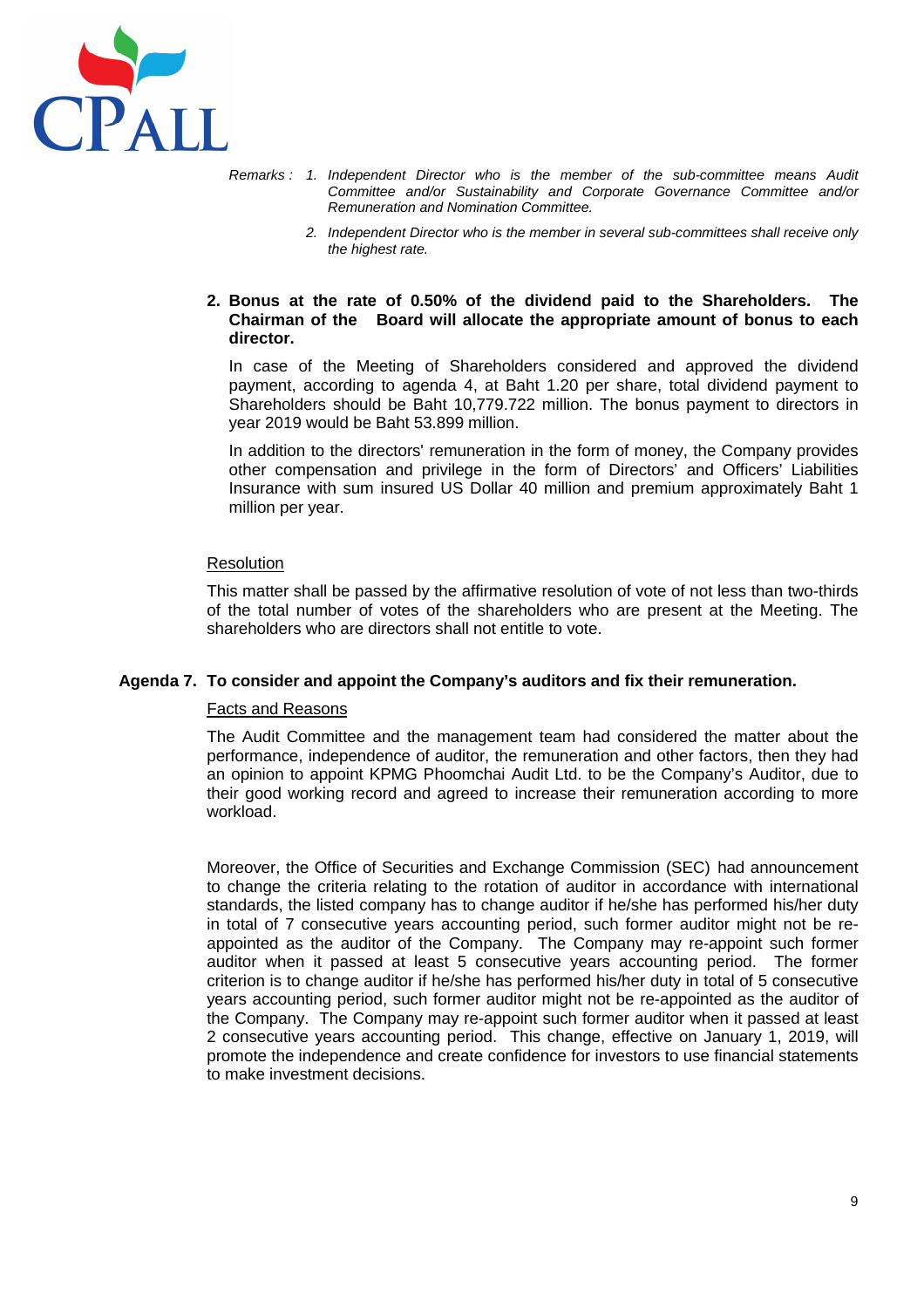

However, to reduce impact during the first phase of the implementation of the new criteria (2019 – 2023), the SEC will allow the cease period of the former auditor to be less than 5 consecutive years accounting period but not less than 3 consecutive years accounting period. In case of auditor who is under small audit firm, the SEC will allow he/she to performed his/her duty more than 7 consecutive years accounting period, but not more than 9 consecutive years accounting period. If the auditor has been granted a waiver, it will be considered that such listed company is also granted a waiver. According to the SEC guidelines, the counting of service year of auditor will be calculated only the year that he/she signed on the financial statements.

In compliance with laws, the Articles of Association of the Company, Article 33, and the SEC's announcement, the Meeting of Shareholders should consider and appoint the auditor(s) to audit and express an opinion on the financial statements of the Company and should also consider fixing the auditors' remuneration for the year 2019.

### Board's Opinion

After considering the matter according to the opinion of the Audit Committee, the Board of Directors is of the opinion that the Meeting of Shareholders should appoint

- 1. Mr. Charoen Phosamritlert C.P.A. (Thailand) Register No. 4068 (Being the auditor who expressed opinion and signed on the Company's financial statements for years: 2006-2010, totaling 5 years and year 2013-2016)
- 2. Mr. Veerachai Ratanajaratkul C.P.A. (Thailand) Register No. 4323 and (Being the auditor who expressed opinion and signed on the Company's financial statements for 2 years: 2011-2012)
- 3. Mrs. Munchupa Singsuksawat C.P.A. (Thailand) Register No. 6112 (Being the auditor who expressed opinion and signed on the Company's financial statement for 2 years: 2017-2018)
- 4. Ms. Nareewan Chaibantad C.P.A. (Thailand) Register No. 9219 (Never expressed opinion and signed on the Company's financial statement)

of KPMG Phoomchai Audit Ltd. as the company's auditors for the year 2019 by stipulating that any of the auditors has authority to audit and express opinion on the company's financial statements.

Besides, it was agreed to propose the Meeting of Shareholders to consider and approve the remuneration in services for auditing in year 2019 at totaling Baht 5,750,000 per year for annually auditing the Company' separate financial statements and consolidated financial statements and for quarterly reviewing the above mentioned financial statements, increase of Baht 337,000 or 6.23% from 2018.

KPMG Phoomchai Audit Ltd is also the Auditor of a total of 18 Subsidiary Companies (excluded Companies under Makro Group) located in Thailand and 2 Subsidiary Companies located in overseas, Lotus Distribution Investment Limited and Albuera International Limited, the audit fees is totaling Baht 5,440,000 per year. As for the other 3 overseas Subsidiary Companies, namely Successor Investments Limited, Successor (China) Investments Limited, and Nanjing Zheng Yi Xin Trading Co., Ltd., the audit fees are paid to KPMG overseas.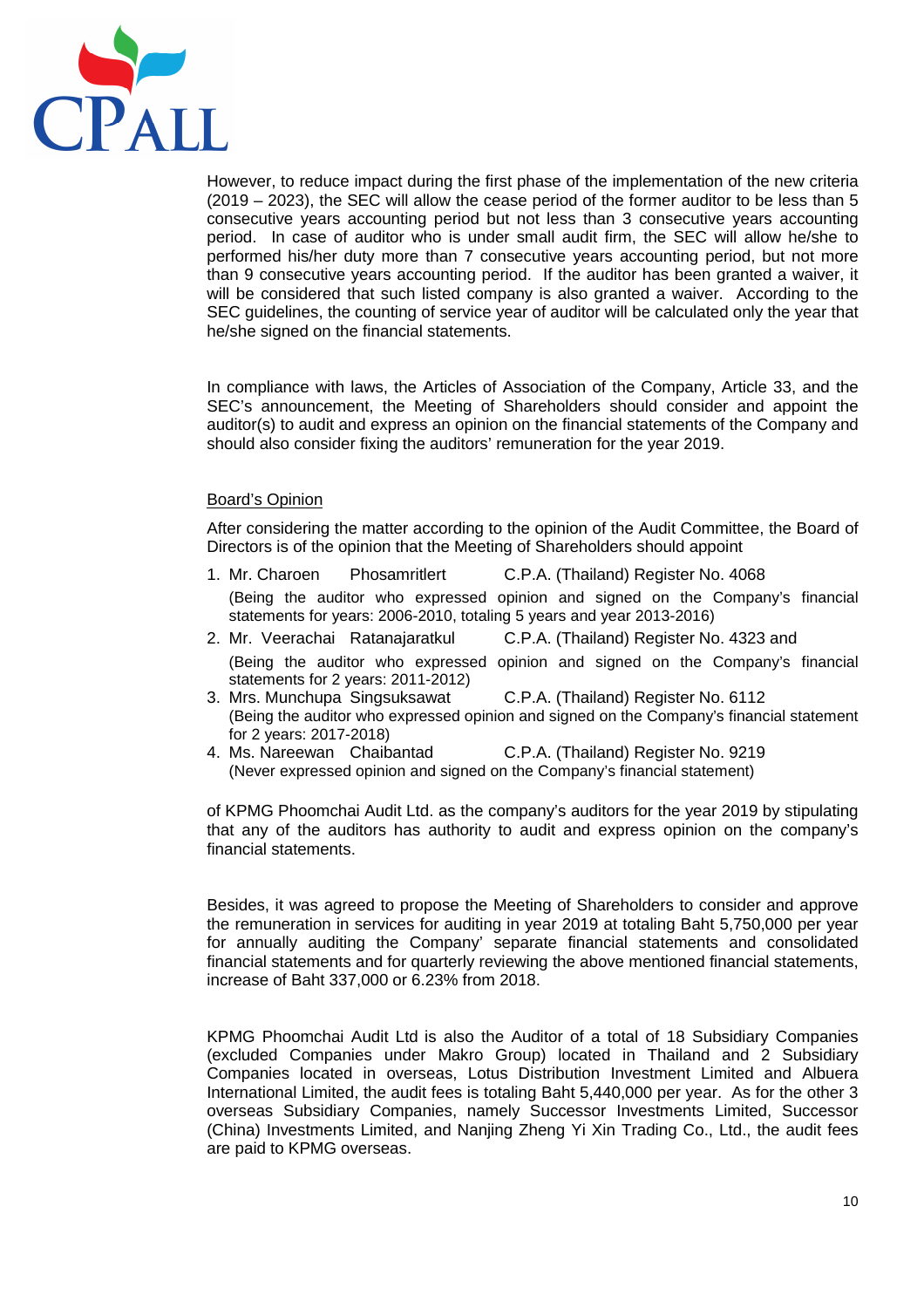

There is no relationship or conflicts of interest among the proposed auditor and the Company and its Subsidiaries, the executives, the major shareholders, or others related to those parties. Therefore, they are independent to review and express an opinion on the Company's financial statements. The detail of auditor is enclosed herewith. (Enclosure no. 5)

Audit Fee: KPMG Phoomchai Audit Ltd.

| (Million Baht)              | 2015  | 2016  | 2017        | 2018        | 2019<br>(proposed year) |
|-----------------------------|-------|-------|-------------|-------------|-------------------------|
| Total remuneration per year | 4.600 | 5.063 | 5.113       | 5.413       | 5.750                   |
| Other services              | None  | None  | <b>None</b> | <b>None</b> | None                    |

The above mentioned audit fee does not include miscellaneous related expenses such as document/printing, postage stamp, communication etc. The audit firm will collect such the expenses from the company based on actual payment.

## Resolution

This matter shall be passed by the affirmative resolution of a majority vote of the total number of votes of shareholders who attend the meeting and cast their votes.

### **Agenda 8. To consider and approve the amendment of Clause 3 (Objectives) of the Company's Memorandum of Association**

### Facts and Reasons

To support the type of trade and business that will be operated in the future, it is necessary to request the amendment of Clause 3 (Objectives) of the Company's Memorandum of Association. According to the Public Limited Companies Act B.E. 2535 and Article 29 of the Company's Articles of Association, the amendment of the Company's Memorandum of Association must be approved by the shareholders' meeting

# Board's Opinion

After considering that matter, the Board of Directors is of the opinion that to support the type of trade and business that will be operated in the future, the Meeting of Shareholders should approve the amendment of Clause 3 (Objectives) of the Company's Memorandum of Association from 76 clauses to 93 clauses. Clause (23), (39) and (48) shall be amended and Clause (77) to (93) shall be added. In addition, the Meeting of Shareholders should authorize the authorized directors of the Company or persons assigned by the authorized directors of the company to perform any action to amend and add the proposed objectives in order to be in line with in compliance with suggestions, opinions, or instructions of the registrar, or relevant government agent office. The amended Objectives are as follows:

# **Amended Objectives**

(23)

(Existing Objective) To engage in business concerning construction of commercial buildings, residential buildings, establishments, roads, bridges,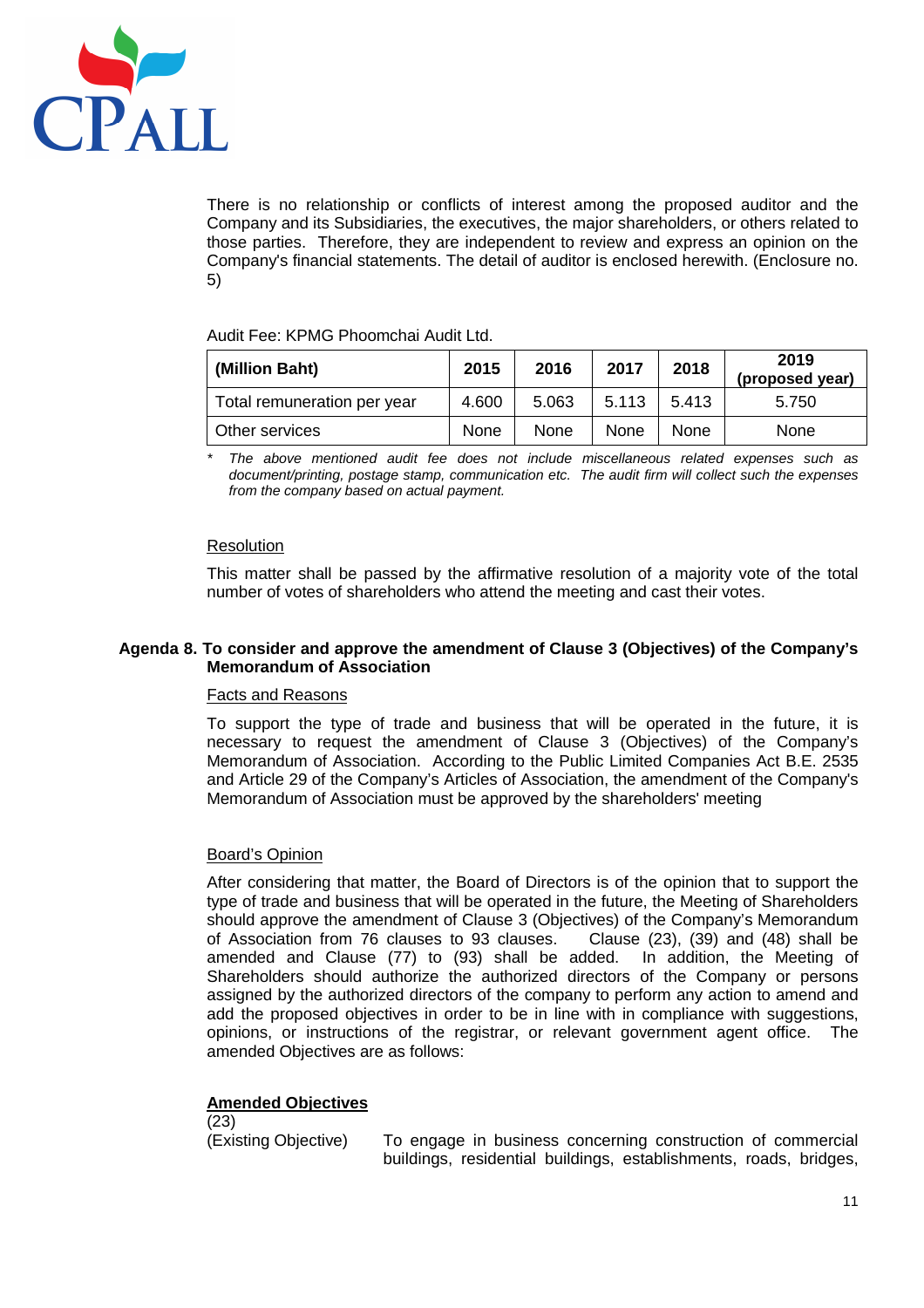

dams, tunnels, and all other kinds of construction work, as well as all kinds of civil work (Amended to) To engage in business concerning construction of commercial buildings, residential buildings, establishments, roads, bridges, dams, tunnels, and all other kinds of construction work, as well as all kinds of civil work, and construction of public utilities systems, facilities, and all other kinds of construction (39) (Existing Objective) To engage in business concerning lease and sublease of office buildings and space in office buildings for use as office or commercial place, as well as office equipment (Amended to) To engage in business concerning lease and sublease of office buildings and space in office buildings for use as office or commercial place, as well as office equipment; to provide facilities for offices such as water, electricity, and telephone; and to provide security service, cleaning service, etc. (48) (Existing Objective) To engage in business concerning issuance of cards, sale of

various kinds of cards such as charge cards, credit cards, debit cards, discount cards, prepaid cards or store value cards, e-Money cards, or other cards, and businesses related to or arising from the abovementioned card service business for card members or the Company's customers for the purchase of products and/or services from various operators that have contracts accepting the said cards for the sale of products and/or services

(Amended to) To engage in business concerning e-Money cards, issuance of cards, sale of various kinds of cards such as charge cards, credit cards, debit cards, discount cards, prepaid cards or store value cards, e-Money cards, or other cards, and businesses related to or arising from the abovementioned card service business for card members or the Company's customers for the purchase of products and/or services from various operators that have contracts accepting the said cards for the sale of products and/or services

### **Additional Objectives**

- (77) To engage in business that provides any benefits from granting permission to external parties to use the assets that are the property of the Company or under the possession of the Company, which includes but is not limited to allowing the use of space for activities or installation of coin operated vending machines, ATMs, computer servers, and providing various facilities and other services relating to the operation of the abovementioned business
- (78) To engage in business concerning the purchase, sale, and exchange of foreign currencies and being an agent in the said business (subject to having been granted permission from the Ministry of Finance)
- (79) To purchase, sell, rent, sublet, lease, sublease, buy by hire purchase, sell on hire purchase, and operate relating to one's own real estate or the real estate of others or to manage by any other means in order to acquire ownership of buildings, commercial buildings, condominiums, residential buildings,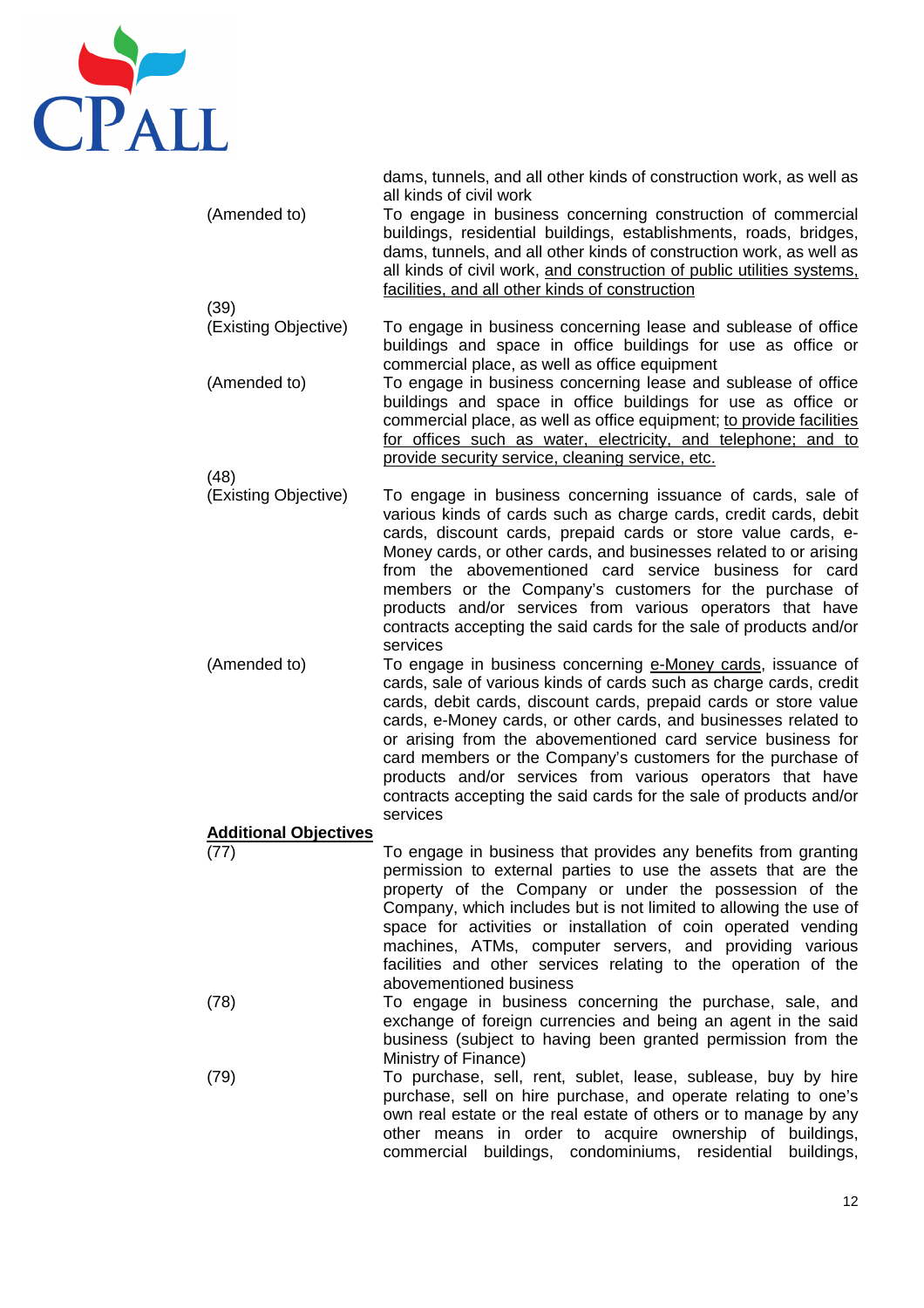

houses, schools, commercial establishments, government establishments, and industrial factories, as well as to invest in the purchase of large land plots and divide into smaller plots, whether only land or land with buildings for commerce, residence, or other purposes, and to allocate and develop the said land (except business that is credit foncier business)

- (80) To engage in business concerning Credit Card Network which means network providing data transmission of e-Payment from credit cards of the cardholder to the service provider that issued the card in order to approve the use of the card for the transaction, or data transmission of money collection arising from e-Payment, as well as account clearing
- (81) To engage in business concerning Electronic Data Capture Network (EDC Network) which means network providing data transmission of e-Payment from credit cards, debit cards, e-Money, or other kinds of electronic cards to the service provider that issued the card that has a hub or gateway for data transmission between network users
- (82) To engage in business concerning Transaction Switching which means being the hub or gateway for data transmission of e-Payment for service providers according to agreement
- (83) To engage in business concerning e-Money service that is used for purchasing products and/or receiving services which means electronic card service that the service provider issues to the service user that may or may not indicate the user's name, with pre-payment to the service provider for use as payment for products, services, or other things instead of payment by cash, and with record of value or amount of money that has been prepaid
- (84) To engage in business concerning Clearing which means receiving, sending, verifying and confirming information according to the payment order for calculation of the amount to be credited or debited of the service user in order to use the said information for settlement between the creditor and debtor, as well as management so that the settlement process is successful
- (85) To engage in business concerning Settlement which means payment process that has been agreed between the service user and service provider so that the service provider can credit or debit the service user, with the service provider debiting the deposit account of the service user who is the debtor or receiving payment by other means as agreed and adjusting the deposit account of the service provider who is the creditor, or payment by other means so that the said debt is settled
- (86) To engage in business concerning e-Payment service through any kind of equipment or through networks
- (87) To engage in business concerning payment service on behalf of other persons which means e-Payment service on behalf of creditors
- (88) To engage in business concerning electricity both in Thailand and abroad which means purchasing, selling, exploring, developing, supplying, hiring, converting, planning, building, examining, analyzing, designing, installing, producing, procuring, obtaining, delivering, maintaining, accumulating, reserving, bidding,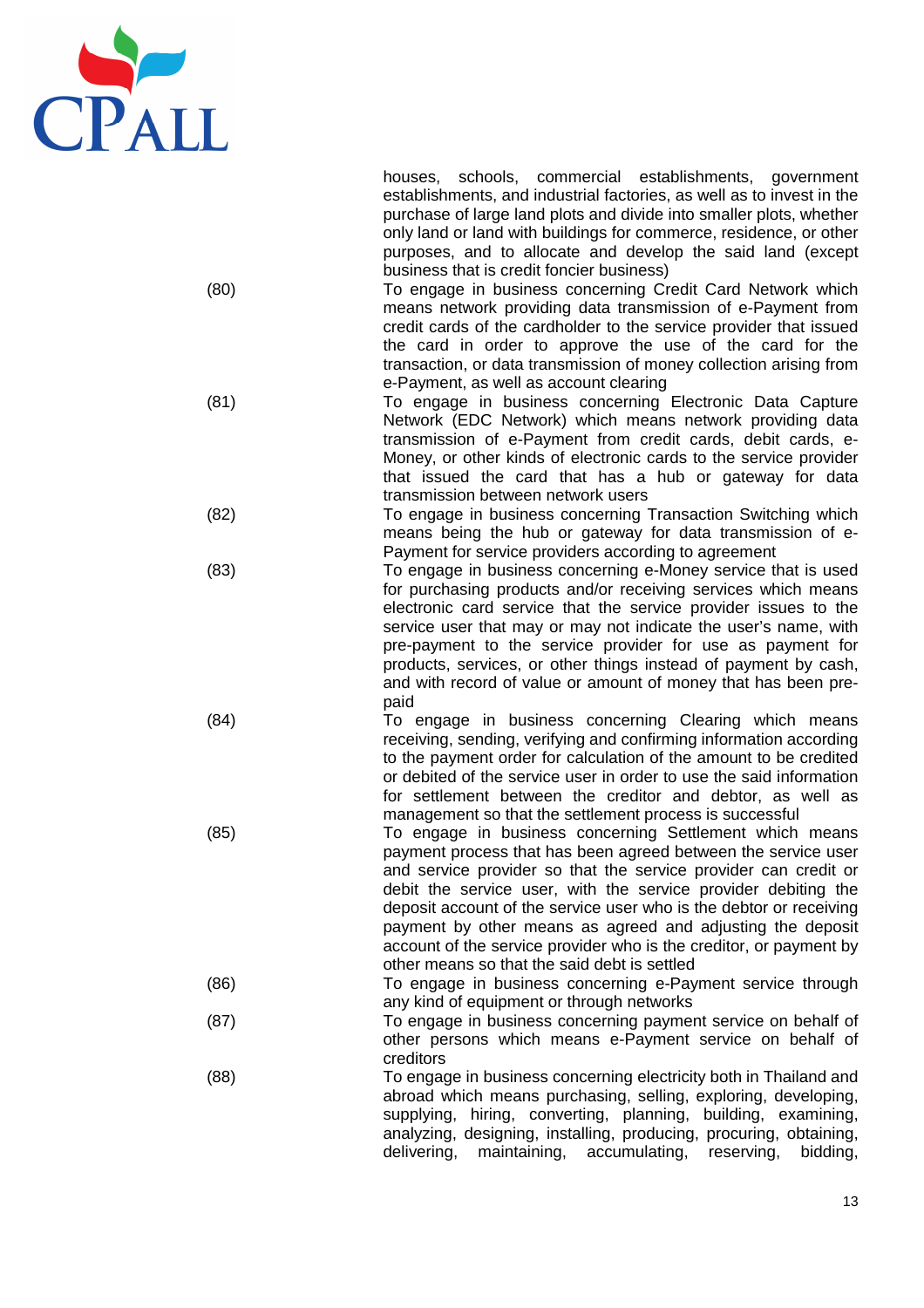

constructing, repairing, importing, exporting and engaging in any way related to electricity, natural energy sources, water, wind, natural heat, sunlight, minerals or fuels such as oil, coal, chemical materials from coal or gas, and other work that promotes the said business, as well as renewable energy sources and alternative energy sources

- (89) To engage in business concerning processing, conversion, development, recycling, improvement, change and management by other ways of residue, waste materials, and remaining materials after use for own use or for commerce, purchase, sale, or exchange, such as plastic pellets and all kinds of consumer goods
- (90) To engage in business concerning wholesale, retail, distribution, import, export, manufacturing, OEM, consignment, agent or importer and distributer of chemical products, medical supplies, pharmaceuticals, medicines, medical equipment, health and beauty care products, cosmetics, beauty products, personal health and hygiene products, dietary supplement products, vitamins, minerals, foods, weight control foods, beverages, infant products, cleaning products, electrical products, books, magazines, clothing, and consumer products, as well as other products that are sold in businesses similar in nature
	- (91) To provide initial health check-up, Body Mass Index (BMI) measurement, blood sugar level measurement, blood pressure measurement, genetic testing, advice on health care and beauty, beauty services, facial massage, body massage, massage for relaxation, and training in pharmacy, health care and health check-up
	- (92) To engage in business concerning sale of products and advertisement in printed materials, posters, brochures, television, radio, and electronic media (not direct sales and direct marketing) (93) To engage in business concerning sale of products and services as stated in the objectives through automatic vending machines

### Resolution

This matter shall be passed by the affirmative resolution of vote of not less than three-fourths of the total number of votes of the shareholders who are attend at the meeting and entitle to vote.

### **Agenda 9. To consider other business (if any).**

The Company had invited all shareholders to propose the meeting agenda in advance on the website of the Company during September 25 – December 31, 2018, but the Company has not received any proposed meeting agenda.

According to the law, a request to the Shareholders' Meeting to consider other matter in addition to those specified in the invitation notice can be done if the affirmative resolution of vote is not less than one-thirds of total number of shares sold.

The Company has scheduled the record date on March 12, 2019 to determine the shareholders entitled to attend the Annual General Meeting of Shareholders for year 2019.